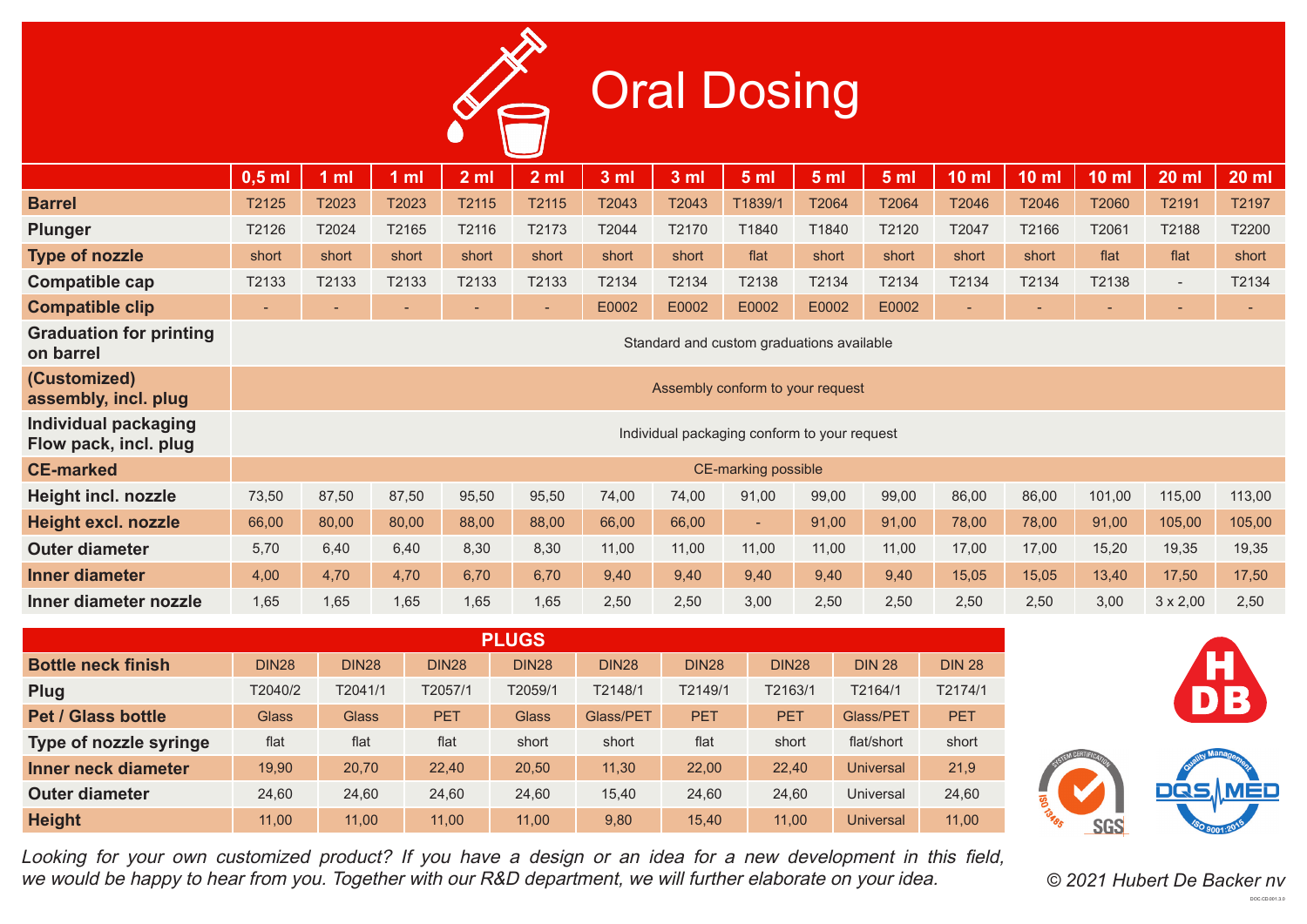

## Veterinary intramammary

|                            | 4,5 ml                           | 4,5 ml         | $5,5$ ml           | 6,5 ml                   | ml                                                                                                      | $10 \mathrm{m}$          | $12 \text{ ml}$          | $12 \mathrm{ml}$                 | $12 \text{ ml}$    | $12 \text{ ml}$    | 12ml                     | 12 ml                    | 12 ml          | 20 ml              | 20 ml              | 30 ml              |
|----------------------------|----------------------------------|----------------|--------------------|--------------------------|---------------------------------------------------------------------------------------------------------|--------------------------|--------------------------|----------------------------------|--------------------|--------------------|--------------------------|--------------------------|----------------|--------------------|--------------------|--------------------|
| <b>Barrel</b>              | T1685/2                          | T2193          | T1753              | T1670/1                  | T1635/1                                                                                                 | T1998                    | T1687/1                  | T1706/2                          | T1706/2            | T1706/2            | T1985                    | T1985                    | T1985          | T1581/2            | T1666/4            | T1965/1            |
| One-piece plunger          | T1959<br>T1764                   | T2195          | T1754              | T1668                    | T1602/1<br>T2033                                                                                        | T1999                    | T1485/1                  | T1743<br>T1630/2                 | T1984              | T1852              | T1743<br>T1630/2         | T1984                    | T1984          | T1583/1            | T1302/3            | T1868              |
| Type of nozzle             | long                             | short          | long               | long                     | long                                                                                                    | short                    | long                     | long                             | long               | long               | short                    | short                    | short          | long               | long               | long               |
| <b>Compatible cap</b>      | T1673/1<br>T1631/1               | T2186<br>T1883 | T1673/1<br>T1631/1 | T1673/1<br>T1631/1       | T1673/1<br>T1631/1                                                                                      | T2186<br>T1883           | T1673/1<br>T1631/        | T1673/1<br>T1631/1               | T1673/1<br>T1631/1 | T1673/1<br>T1631/1 | T2186<br>T1883           | T2186<br>T1883           | T2186<br>T1883 | T1673/1<br>T1631/1 | T1673/1<br>T1631/1 | T1673/1<br>T1631/1 |
| <b>Compatible ring</b>     | $\overline{\phantom{a}}$         |                |                    | $\overline{\phantom{0}}$ | $\overline{\phantom{0}}$                                                                                | $\overline{\phantom{a}}$ | $\overline{\phantom{a}}$ | $\overline{\phantom{a}}$         | ٠                  | T1853/2            | $\overline{\phantom{a}}$ | $\overline{\phantom{0}}$ | T1853/2        |                    | $\sim$             | T1891/1            |
|                            | Gamma-irradiation / ETO possible |                |                    |                          |                                                                                                         |                          |                          |                                  |                    |                    |                          |                          |                |                    |                    |                    |
|                            |                                  |                |                    |                          |                                                                                                         |                          |                          | Assembly conform to your request |                    |                    |                          |                          |                |                    |                    |                    |
|                            |                                  |                |                    |                          | Up to 4-colour printing on the barrel - possibility needs to be analyzed for each project individually. |                          |                          |                                  |                    |                    |                          |                          |                |                    |                    |                    |
| <b>Height incl. nozzle</b> | 76,00                            | 69,65          | 76,00              | 76,00                    | 92,00                                                                                                   | 98,50                    | 104,40                   | 104,40                           | 104,40             | 104,40             | 98,50                    | 98,50                    | 98,50          | 104,40             | 126,00             | 126,00             |
| Height excl. nozzle        | 50,00                            | 50,00          | 50,00              | 50,00                    | 66,00                                                                                                   | 78,00                    | 78,00                    | 78,00                            | 78,00              | 78,00              | 78,00                    | 78,00                    | 78,00          | 78,00              | 99,30              | 99,30              |
| <b>Outer diameter</b>      | 17,00                            | 17,00          | 17,00              | 19,50                    | 17,00                                                                                                   | 18,50                    | 19,50                    | 19,50                            | 19,50              | 19,50              | 19,50                    | 19,50                    | 19,50          | 25,70              | 22,30              | 25,70              |
| Innet diameter             | 13,50                            | 13,50          | 14,70              | 17,20                    | 14,00                                                                                                   | 16,00                    | 16,20                    | 17,20                            | 17,20              | 17,20              | 17,20                    | 17,20                    | 17,20          | 23,00              | 18,90              | 23,00              |
| <b>Nozzle diameter</b>     | 1,50                             | 1,60           | 1,50               | 1,50                     | 1,50                                                                                                    | 1,50                     | 1,50                     | 1,50                             | 1,50               | 1,50               | 1,50                     | 1,50                     | 1,50           | 1,20               | 1,50               | 1,50               |

Looking for your own customized product? If you have a design or an idea for a new development in this field, we would be happy to hear from you. Together with our R&D department, we will further elaborate on your idea.

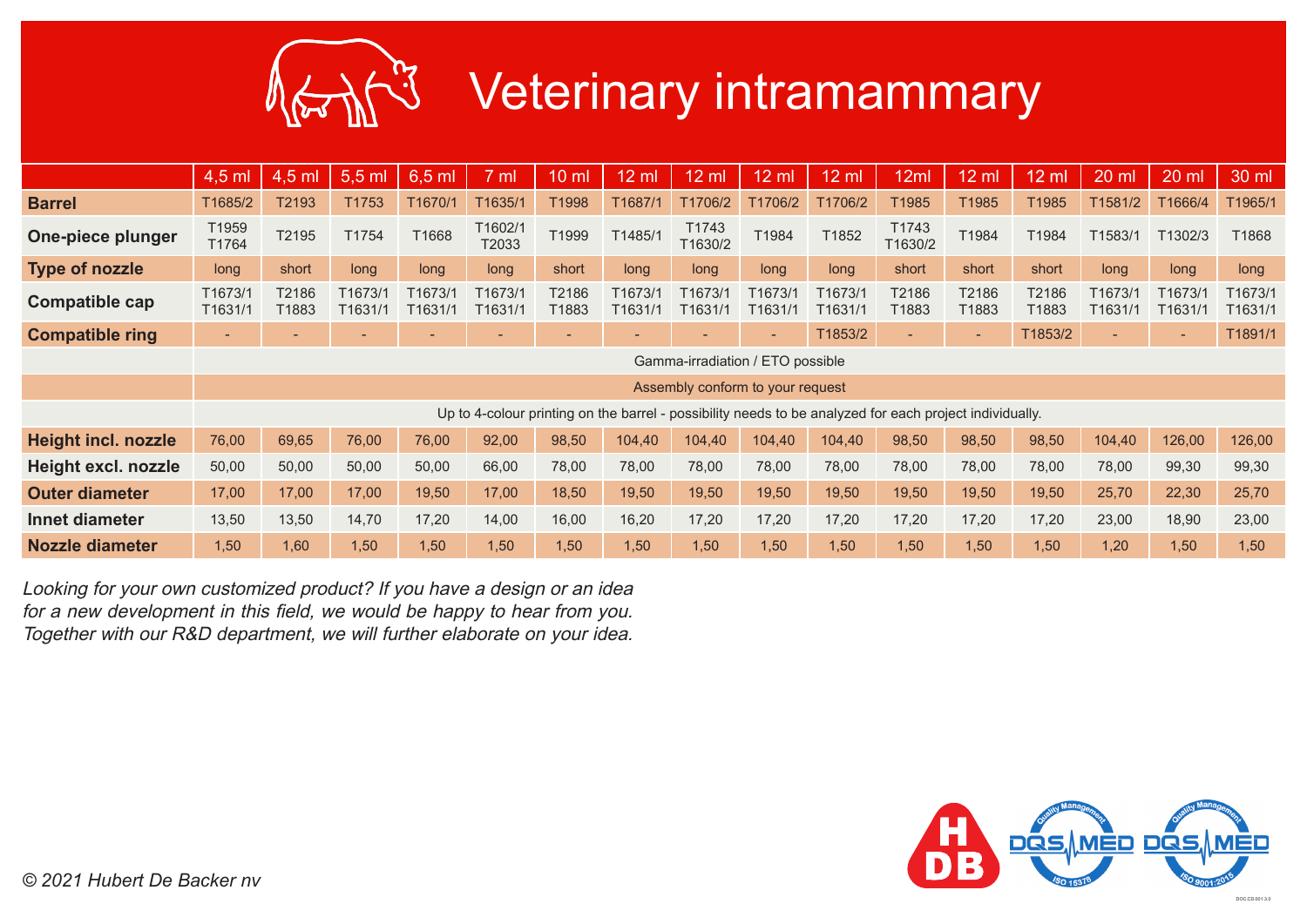

|                                    | $5,5$ ml                         | 7 ml         | $12$ ml                   | $12 \text{ ml}$ | $12$ ml                   | $12$ ml      | $12$ ml                   | $12 \text{ ml}$ | 15 <sub>m</sub> | <b>15 ml</b>                                                                                            | <b>20 ml</b>   | 20 ml        | 30 ml       | 30 ml        | 30 ml        | 60 ml        | $60$ ml      | 60 ml  |
|------------------------------------|----------------------------------|--------------|---------------------------|-----------------|---------------------------|--------------|---------------------------|-----------------|-----------------|---------------------------------------------------------------------------------------------------------|----------------|--------------|-------------|--------------|--------------|--------------|--------------|--------|
| <b>Barrel</b>                      | T2007                            | T1958        | T1693/<br>1A              | 1693/<br>1A     | T1765/1                   | T1765/1      | T2035                     | T2035           | T1869/1         | T1889/1                                                                                                 | T1582/2        | T1587/5      | T1867/1     | T1890/1      | T2006        | T1877        | T1880        | T2048  |
| One piece plunger                  | T2008                            | T1938        | T1743<br>T1630/2<br>T1984 | T1852           | T1743<br>T1630/2<br>T1984 | T1852        | T1743<br>T1630/2<br>T1984 | T1852           | T1870           | T1870                                                                                                   | T1583/1        | T1302/3      | T1868       | T1868        | T1868        | T1878        | T1878        | T1878  |
| <b>Type of nozzle</b>              | medium                           | long         | short                     | short           | long                      | long         | medium                    | medium          | long            | medium                                                                                                  | medium         | short        | long        | medium       | short        | long         | medium       | medium |
| Compatible cap                     | T1586/<br>1A                     | T1586/<br>1A | T1586/<br>1A              | T1586<br>1A     | T <sub>1586</sub><br>1A   | T1586/<br>1A | T <sub>1539</sub><br>2A   | T1539/<br>2A    | T1586/<br>1A    | T1539/<br>2A                                                                                            | T1539/<br>2A   | T1539/<br>2A | 1539/<br>2A | T1539/<br>2A | T1539/<br>2A | T1586/<br>1A | T1539/<br>2A | T2049  |
| <b>Compatible ring</b>             | T1939                            | T1939        | $\overline{\phantom{a}}$  | T1853/2         |                           | T1853/2      |                           | T1853/2         | T1853/2         | T1853/2                                                                                                 | $\overline{a}$ |              | T1891/1     | T1891/       | T1891/1      | T1879        | T1879        | T1879  |
|                                    | Gamma-irradiation / ETO possible |              |                           |                 |                           |              |                           |                 |                 |                                                                                                         |                |              |             |              |              |              |              |        |
|                                    | Assembly conform to your request |              |                           |                 |                           |              |                           |                 |                 |                                                                                                         |                |              |             |              |              |              |              |        |
|                                    |                                  |              |                           |                 |                           |              |                           |                 |                 | Up to 4-colour printing on the barrel - possibility needs to be analyzed for each project individually. |                |              |             |              |              |              |              |        |
| <b>Compatible with</b><br>catheter |                                  |              |                           |                 |                           |              |                           |                 |                 |                                                                                                         | $\vee$         | $\vee$       |             |              | $\vee$       |              |              |        |
| <b>Height incl. nozzle</b>         | 104,50                           | 149,80       | 104,40                    | 104,40          | 130,50                    | 130,50       | 114,00                    | 114,00          | 137,00          | 121,00                                                                                                  | 115,00         | 123,00       | 151,30      | 137,00       | 123,70       | 151,30       | 137,00       | 137,00 |
| <b>Height excl. nozzle</b>         | 66,00                            | 99,30        | 78,00                     | 78,00           | 78,00                     | 78,00        | 78,00                     | 78,00           | 85,00           | 85,00                                                                                                   | 78,00          | 99,30        | 99,30       | 99,30        | 99,30        | 99,30        | 99,30        | 99,30  |
| <b>Outer diameter</b>              | 14,80                            | 14,70        | 19,50                     | 19,50           | 19,50                     | 19,50        | 19,50                     | 19,50           | 19,50           | 19,50                                                                                                   | 25,70          | 22,30        | 25,70       | 25,70        | 25,70        | 35,00        | 35,00        | 35,00  |
| Inner diameter                     | 12,30                            | 12,30        | 17,20                     | 17,20           | 17,20                     | 17,20        | 17,20                     | 17,20           | 17,20           | 17,20                                                                                                   | 17,20          | 18,90        | 23,00       | 23,00        | 23,00        | 35,20        | 35,20        | 35,20  |
| <b>Nozzle diameter</b>             | 2,50                             | 2,50         | 2,50                      | 2,50            | 2,50                      | 2,50         | 5,80                      | 5,80            | 2,50            | 5,80                                                                                                    | 5,80           | 5,80         | 2,50        | 5,80         | 5,80         | 2,50         | 5,80         | 11,00  |

Looking for your own customized product? If you have a design or an idea for a new development in this field, we would be happy to hear from you. Together with our R&D department, we will further elaborate on your idea.